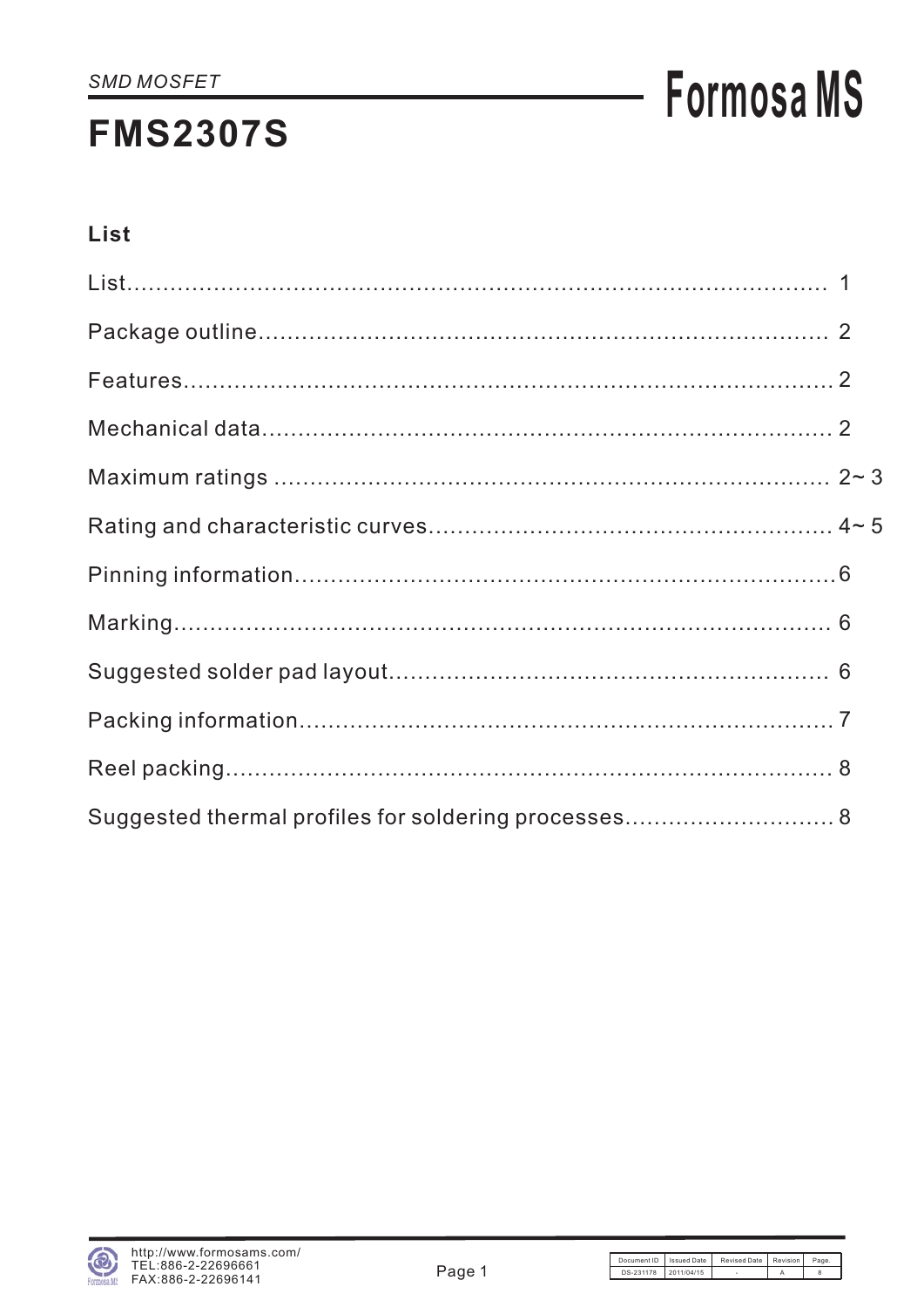## **Formosa MS**

30V P-Channel Enhancement Mode MOSFET

### **Package outline**

#### **Features**

- $R_{DS(ON)} \leq 130 \text{m}\Omega \textcircled{Q}V_{GS} = -10V$
- $R_{DS(ON)} \leq 200 \text{m}\Omega \textcircled{Q} V_{GS} = -4.5 V$
- $\bullet$  Super high density cell design for extremely low  $\mathsf{R}_{\texttt{\tiny{DS(ON}}}$
- In compliance with EU RoHS 2002/95/EC directives.
- Suffix "-H" indicates Halogen-free part, ex.FMS2307S-H.

Maximum ratings (AT T<sub>A</sub>=25°C unless otherwise noted)

### **Mechanical data**

- Epoxy:UL94-V0 rated flame retardant
- Case : Molded plastic, SOT-23
- Terminals : Solder plated, solderable per MIL-STD-750, Method 2026
- Mounting Position : Any
- Weight : Approximated 0.008 gram



| <b>PARAMETER</b>                                             | <b>CONDITIONS</b> | Limit<br>Symbol    |                 |         | UNIT           |  |
|--------------------------------------------------------------|-------------------|--------------------|-----------------|---------|----------------|--|
| Drain-source voltage                                         |                   | $V_{DSS}$          | $-30$           |         | $\vee$         |  |
| $T_{\text{A}}$ = 25 <sup>°</sup> C<br>Drain current-continue |                   |                    | $-2.0$          |         |                |  |
| $T_A = 70^{\circ}$ C                                         |                   | I <sub>D</sub>     | $-1.6$          |         | Α              |  |
| -pulsed                                                      |                   | $-8.0$<br>$I_{DM}$ |                 |         |                |  |
| Gate- source voltage-continue                                |                   | $V_{GS}$           | ±20             |         | $\vee$         |  |
| $T_a = 25^{\circ}$ C<br>Maximum power dissipation            |                   |                    | 0.78            |         | W              |  |
| $T_A = 70^{\circ}$ C                                         |                   | $P_D$              | 0.5             |         |                |  |
| Thermal resistance-junction to ambient*                      |                   |                    | Typical         | Maximum |                |  |
|                                                              |                   | $R_{\theta JA}$    | 110             | 160     | $^{\circ}$ C/W |  |
| Operation junction temperature                               |                   | $T_{\rm J}$        | $-55$ to $+150$ |         | $^{\circ}$ C   |  |
| Storage temperature                                          |                   | $T_{STG}$          | $-65$ to $+175$ |         | $^{\circ}$ C   |  |

 $*$  The device mounted on 1in $2$  FR4 board with 2 oz copper

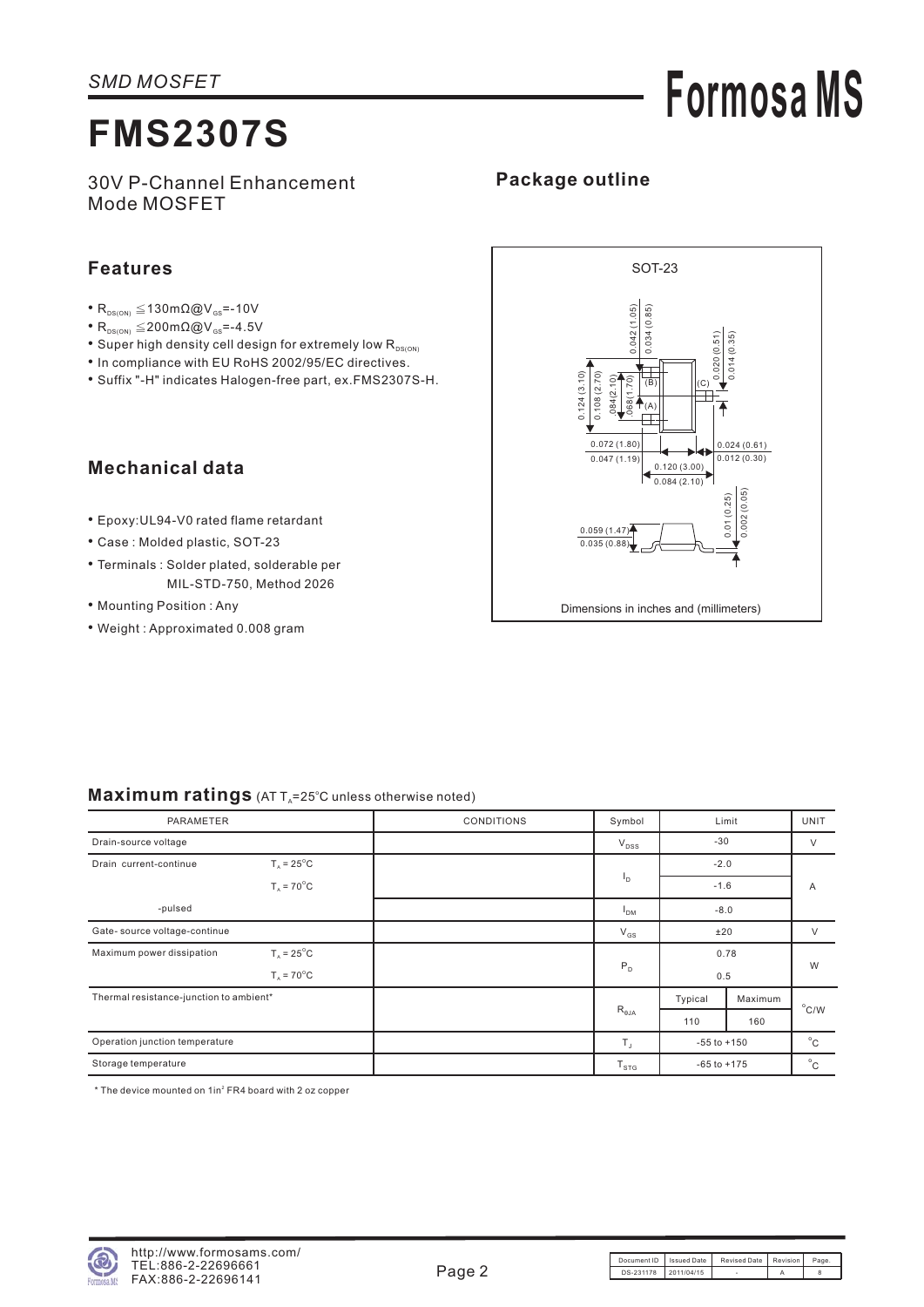# **Formosa MS**

## **FMS2307S**

### Electrical characteristics (At T<sub>A</sub>=25°C unless otherwise noted)

| <b>PARAMETER</b>                               | <b>CONDITIONS</b>                                                         | Symbol                   | MIN.   | TYP.       | MAX.       | <b>UNIT</b> |
|------------------------------------------------|---------------------------------------------------------------------------|--------------------------|--------|------------|------------|-------------|
| <b>STATIC</b>                                  |                                                                           |                          |        |            |            |             |
| Drain-source breakdown voltage                 | $V$ Gs = 0V, $I_D$ = -250uA                                               | <b>BV</b> <sub>DSS</sub> | $-30$  |            |            | V           |
| Zero gate voltage drain current                | $V_{DS}$ = -30V, V <sub>GS</sub> = 0V, T <sub>J</sub> = 25 <sup>°</sup> C | lpss                     |        |            | $-1.0$     | μA          |
| Gate-body leakage current-forward              | $V$ Gs = 20V, $V_{DS}=0$                                                  | <b>IGSSF</b>             |        |            | 100        | nA          |
| Gate-body leakage current-reverse              | $V$ Gs = -20V. $V$ Ds=0                                                   | <b>IGSSR</b>             |        |            | $-100$     | nA          |
| Gate threshold voltage                         | $V_{DS}$ = $V_{GS}$ , $I_D$ = -250uA                                      | $V$ GS(th)               | $-1.0$ |            | $-3.0$     | $\vee$      |
| Static drain-source on-resistance <sup>®</sup> | $V$ Gs = -10V, $I_D$ = -2.0A<br>$V$ Gs = -4.5V, Ip= $-1.6A$               | RDS(ON)                  |        | 110<br>160 | 130<br>200 | $m\Omega$   |
| Diode Forward Voltage                          | $V$ Gs = 0V, Is = -1.0A, TJ = $25^{\circ}$ C                              | <b>V</b> sp              |        | $-0.85$    | $-1.2$     | $\vee$      |
| <b>DYNAMIC</b>                                 |                                                                           |                          |        |            |            |             |
| Intput capacitance                             |                                                                           | $C$ <sub>iss</sub>       |        | 205        |            |             |
| Output capacitance                             | $V_{DS} = -15V$ , $V_{GS} = 0V$ ,<br>$f=1.0$ MHz                          | $\mathsf{C}$ oss         |        | 42         |            | pF          |
| Reverse transfer capacitance                   |                                                                           | C <sub>rss</sub>         |        | 13         |            |             |
| Total gate charge                              | $V_{DS} = -15V$ , $I_D = -2.0A$<br>$V$ <sub>GS</sub> $=$ -10 $V$          | $Q_{\alpha}$             |        | 8.0        |            |             |
| Total gate charge                              |                                                                           | $Q_{\alpha}$             |        | 3.7        |            | nC          |
| Gate-source charge                             | $V_{DS} = -15V$ . Ip = $-2.0A$<br>$V$ <sub>GS</sub> =-4.5V                | $Q_{qs}$                 |        | 2.0        |            |             |
| Gate-drain charge                              |                                                                           | $Q_{\text{ad}}$          |        | 1.0        |            |             |
| Gate resistance                                | $V_{DS} = 0V$ , $V_{GS} = 0V$ , $f = 1MHz$                                | $R_{\rm g}$              |        | 7.5        |            | $\Omega$    |
| Turn-On Delay Time                             |                                                                           | td(on)                   |        | 18         |            |             |
|                                                | $V_{DS} = -15V$ , RL=15 $\Omega$ , RGEN=6 $\Omega$                        | tr                       |        | 16         |            | ns          |
|                                                | $V$ <sub>GS</sub> $=$ -4.5V                                               | td(off)                  |        | 32         |            |             |
| Turn-Off Delay Time                            |                                                                           | tr                       |        | 8          |            |             |

Notes: a. Pulse test; pulse width  $\leq$  300us, duty cycle  $2\%$ 

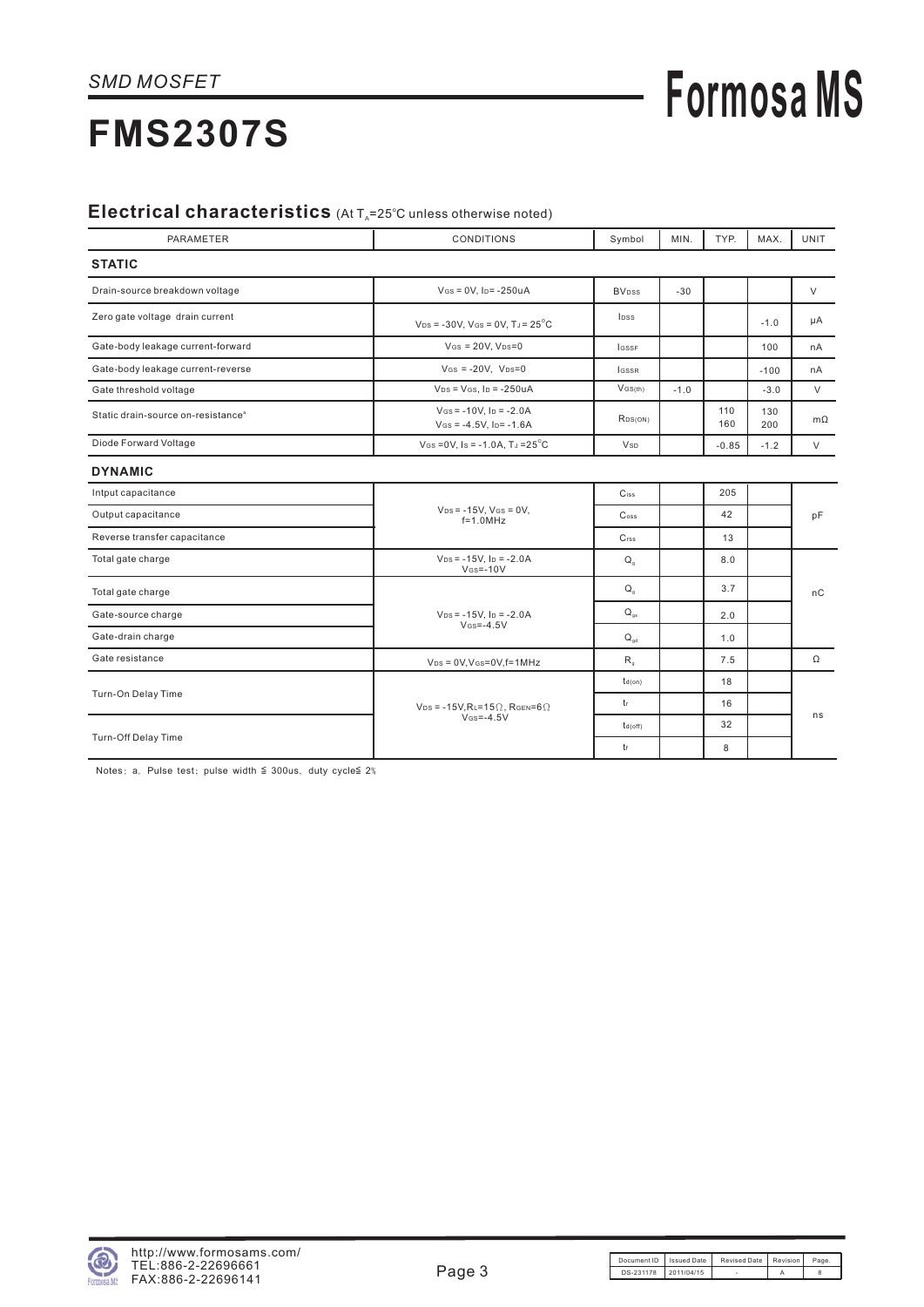

#### **Rating and characteristic curves (FMS2307S)**



Document ID | Issued Date | Revised Date | Revision | Page DS-231178 2011/04/15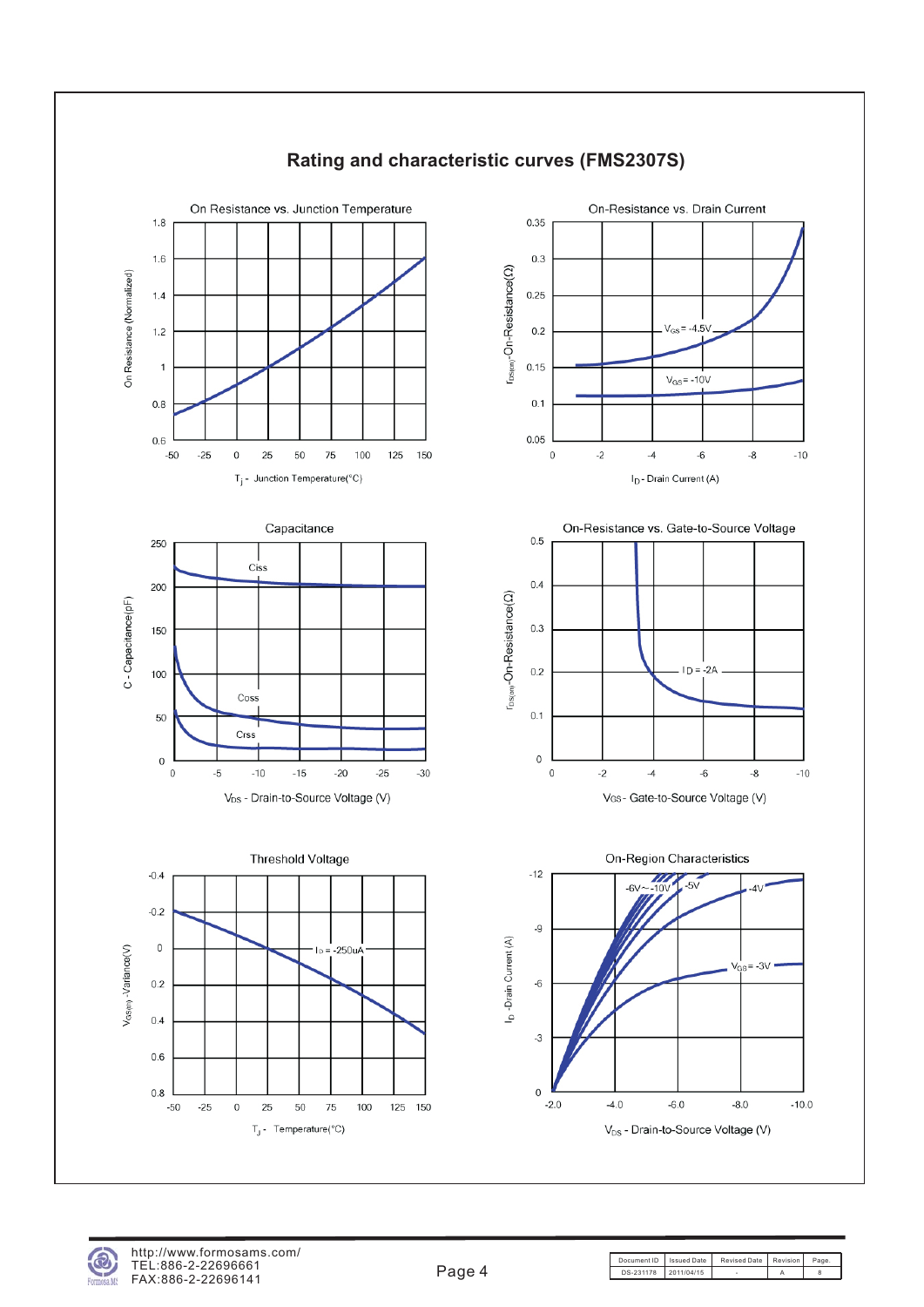

#### **Rating and characteristic curves (FMS2307S)**



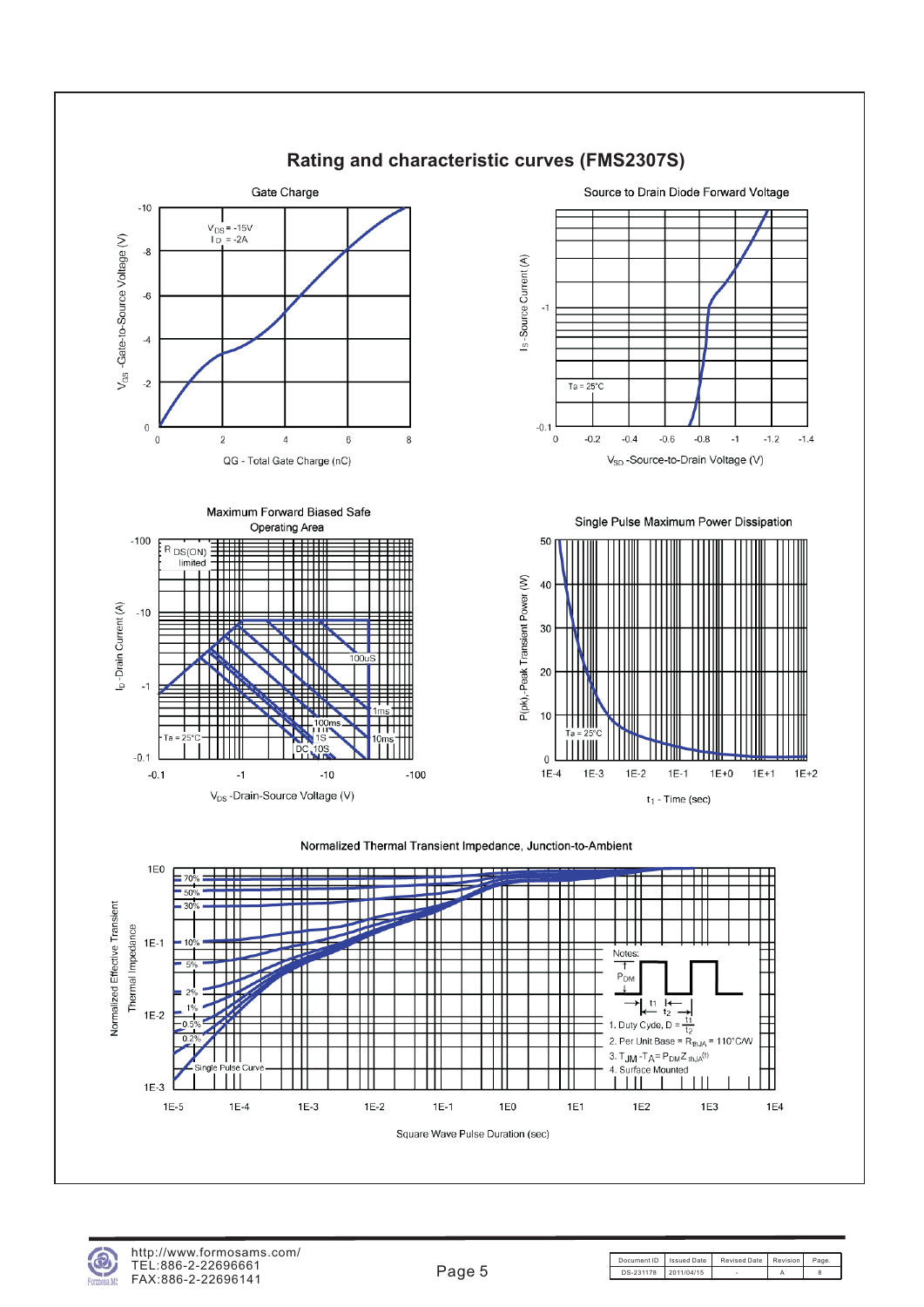#### **Pinning information**



#### **Marking**

| Type number     | Marking code              |
|-----------------|---------------------------|
| <b>FMS2307S</b> | <b>WGSG0A</b><br>(Note 1) |

**Note: 1.**

- $P/N$  :
- WGSG" is FMS2307S-H "

WGS" shown on the 1st~3rd position on --- FMS2307S "

G" shown on the 4th position on --- Green product-Halogen free "

 $D/C$  :

0A is the sequence of "0-9" & "A~Z"

0~9 shown on the 5th position on ---2010~2019

A~Z shown on the6th position on ---1week~26week

<u>A~Z</u> shown on the 6th position on ---27week~52week

### **Suggested solder pad layout**

#### **SOT-23**



Dimensions in inches and (millimeters)

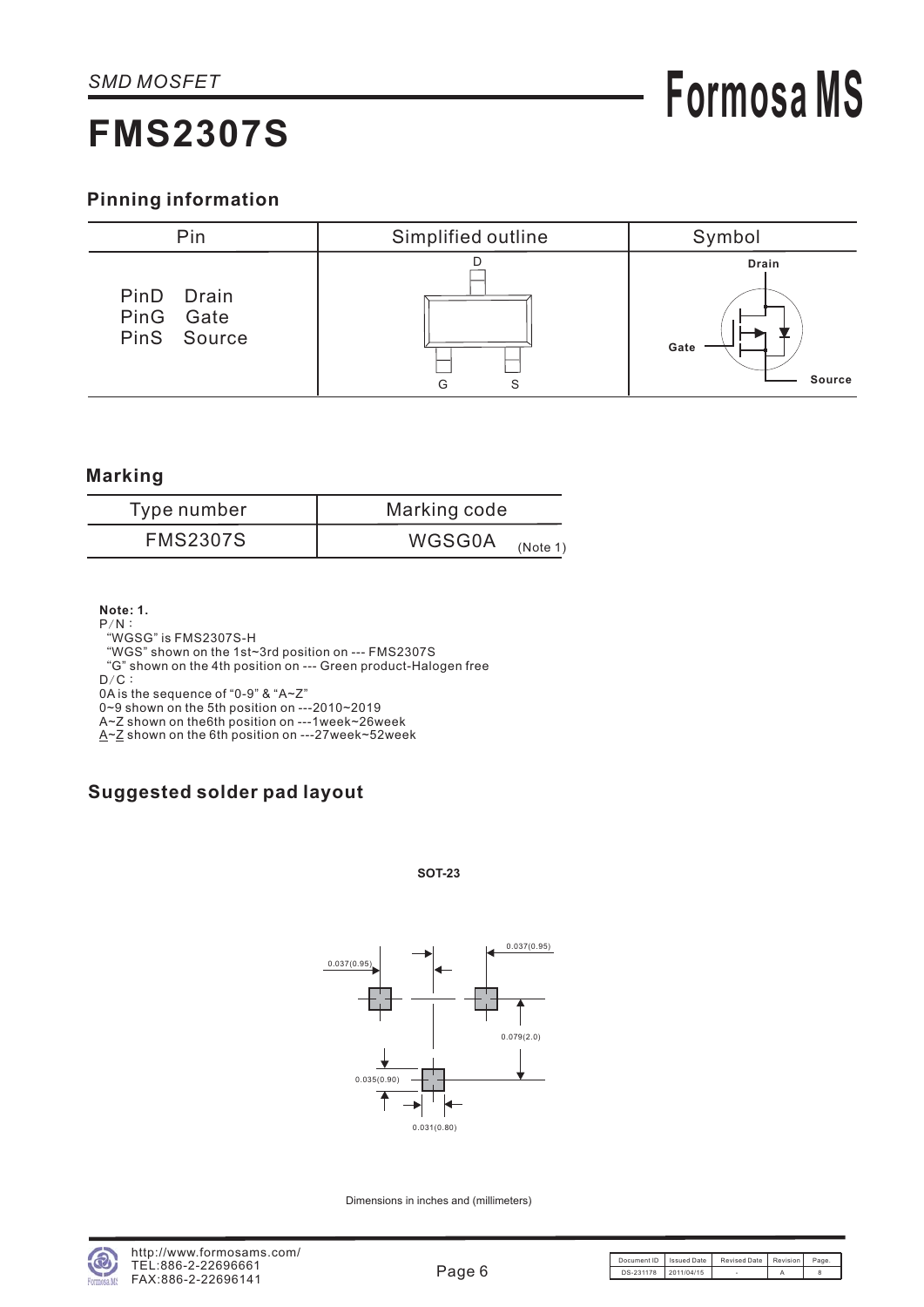## **Formosa MS**

### **FMS2307S**

### **Packing information**





W<sub>1</sub>

D

|                           |                |           | unit:mm                  |
|---------------------------|----------------|-----------|--------------------------|
| Item                      | Symbol         | Tolerance | SOT-23                   |
| Carrier width             | A              | 0.1       | 3.15                     |
| Carrier length            | B              | 0.1       | 2.77                     |
| Carrier depth             | C              | 0.1       | 1.22                     |
| Sprocket hole             | d              | 0.1       | 1.50                     |
| 13" Reel outside diameter | D              | 2.0       | $\overline{\phantom{a}}$ |
| 13" Reel inner diameter   | D <sub>1</sub> | min       | $\overline{a}$           |
| 7" Reel outside diameter  | D              | 2.0       | 178.00                   |
| 7" Reel inner diameter    | D <sub>1</sub> | min       | 55.00                    |
| Feed hole diameter        | D <sub>2</sub> | 0.5       | 13.00                    |
| Sprocket hole position    | E              | 0.1       | 1.75                     |
| Punch hole position       | F              | 0.1       | 3.50                     |
| Punch hole pitch          | P              | 0.1       | 4.00                     |
| Sprocket hole pitch       | Po             | 0.1       | 4.00                     |
| <b>Embossment center</b>  | P <sub>1</sub> | 0.1       | 2.00                     |
| Overall tape thickness    | т              | 0.1       | 0.23                     |
| Tape width                | W              | 0.3       | 8.00                     |
| Reel width                | W <sub>1</sub> | 1.0       | 12.0                     |

Note:Devices are packed in accor dance with EIA standar RS-481-A and specifications listed above.